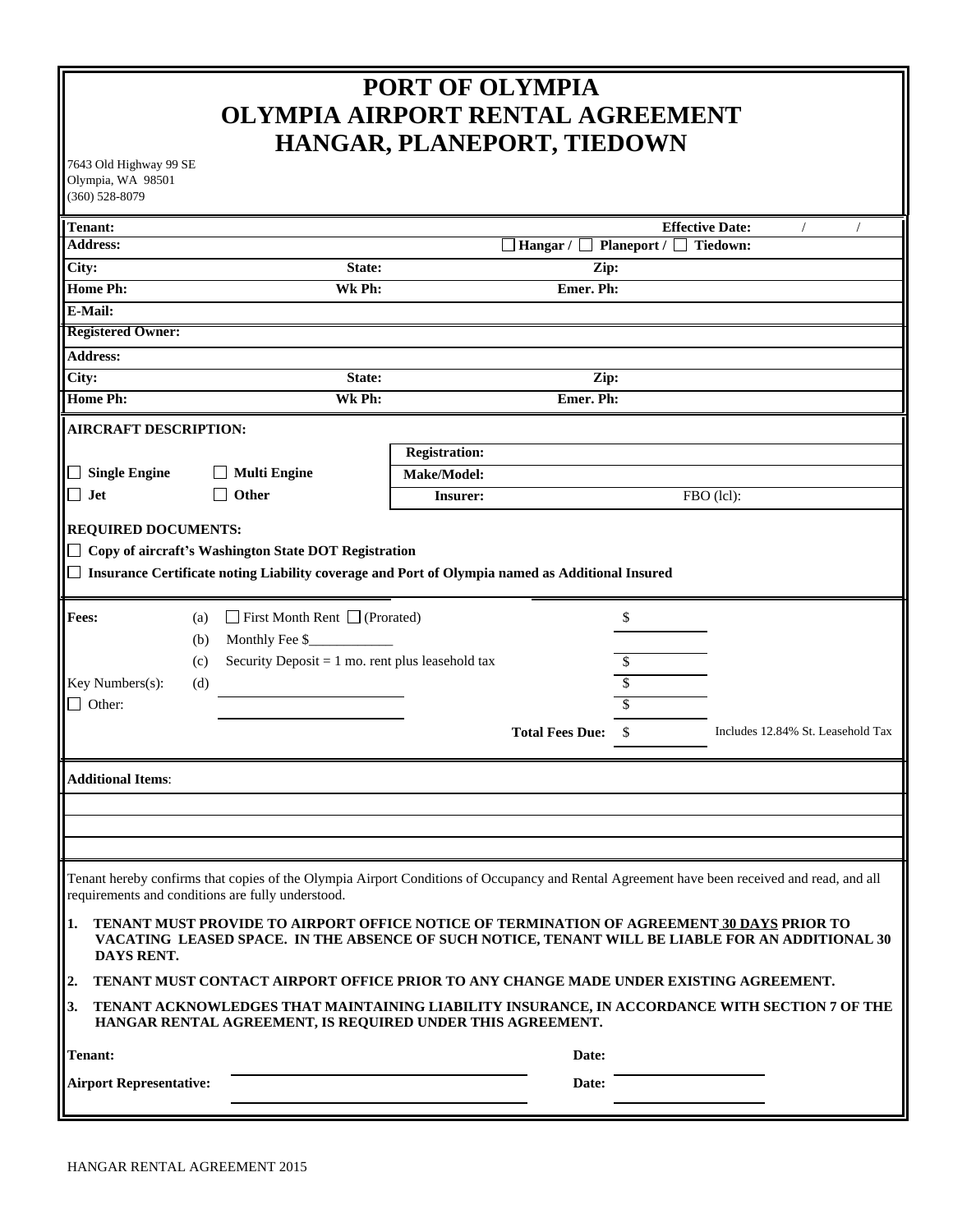## **OLYMPIA AIRPORT CONDITIONS OF OCCUPANCY**

OLYMPIA AIRPORT HANGAR AND PLANEPORT SPACE IS PROVIDED FOR THE STORAGE, MINOR REPAIR AND PREVENTATIVE MAINTENANCE OF AIRCRAFT, UTILIZING RELATED EQUIPMENT AND SUPPLIES ONLY.

## CONDITIONS OF OCCUPANCY

**1. REPAIRS AND MAINTENANCE.** Minor repairs may be made by the owner of the aircraft or the owner's employee or persons licensed to do business on the Olympia Airport, and such repair work is restricted to these persons only. Major repair work/overhaul may not be performed in the hangar. No paint, dope or other flammable or volatile materials shall be stored in the hanger at any time. No spray painting or doping operations, except touch-up painting, shall be conducted in the hangar or adjacent taxiways.

Related equipment is defined as:

- 1. Tow Bars (manual or powered)
- 2. Cleaning and Waxing Equipment

(i.e. pails, ladders, vacuum cleaners, etc.)

Supplies are limited to:

- 1. Lubricating Oil (not to exceed twelve gallons)
- 2. Up to One Set of Spare Tires
- 3. Cleaning and Waxing Supplies

#### **NO OTHER ITEMS ARE TO BE STORED IN THIS AREA.**

The aircraft owner or his/her employee(s) may perform "Preventative Maintenance" as defined in F.A.R. Part 43 Appendix a, Paragraph 'c' with the exception of item 9 "Painting" in this hangar space.

No alterations are to be made to this hangar or its electrical system without written approval from the Airport Manager.

**2. RENTAL OF AIRCRAFT.** Renter shall not rent the aircraft unto others, and Renter agrees that Renter and any others operating Renter's aircraft under Renter's control shall be properly licensed and qualified. It shall be the responsibility of Renter to exhibit to THE PORT all proper licenses, aircraft certificates or other pertinent information pertaining to the activities of Renter or Renter's aircraft operating at the Olympia Airport.

**3. SUBLEASING OF HANGAR**. Renter may not assign or sublet the space without the PORT's written consent. Sublet forms are available at the Airport Office.

**4. INSPECTION.** The PORT shall have the full right of inspection of the hangar at all reasonable times.

**5. LOCKS & KEYS.** The PORT shall furnish a lock and key for the hangar. Extra keys may be provided to others based on written permission from the tenant.

**6. AIRCRAFT & AUTO PARKING**. Aircraft are not to be parked in the taxiways so as to prevent the passage of other aircraft or vehicles. Cooperation must be maintained with your neighboring occupants in the use of this hangar space and the common taxiway. Autos may be parked at the east end of Hangars "A" through "G", or in your hangar space when the aircraft is out. (Rule 05.17.03)

**7. FUELING.** No aircraft shall be fueled while parked in a hangar. The use of flammable or volatile liquids for the cleaning of aircraft or parts is prohibited in the hangar. Renter will provide adequate fire extinguisher(s) located near the hangar door. Lubricating oil in excess of immediate needs (not to exceed 12 gallons) shall not be stored in the hangar unless an approved fireproof container is provided. The hangar floor and immediate area shall be kept clean and free from oil and debris at all times. Renter must provide his/her own fuel and lubrication drip pans or otherwise protect the asphalt surfaces from deterioration by petroleum product spills. No aircraft engine shall be operated inside the hangar above 1000 RPM when the propeller blast is directed into the hangar or at another aircraft.

**8. FIRE REGULATIONS**. Occupants will provide their own adequate fire extinguisher(s) (minimum rating 20BC), in addition to a drip pan for each engine. Occupants will keep hangars free of waste or litter that would create a fire hazard. Hangars will be inspected annually by the Fire Marshall for compliance. (Section 05.27.00, Fire Regulations.")

**9. UTILITIES.** Water is provided by standpipe in most of the hangar areas. Fluorescent lighting is provided in the hangars. Please turn these off when not needed. The exterior lights are controlled by photocells. Outlets (110 volts) are provided at each hangar for portable tools and lights. Each hangar is on either a 20-amp (D ,E,F,G Hangars) or 50-amp (A,B,C Hangars) circuit. No heaters or other large power-demanding equipment is to be used. Dehumidification equipment is defined as any heat producing device (electrical or otherwise) placed in an unattended aircraft or hangar. Any such device must have Airport office approval. Garbage cans are provided near each hangar for hangargenerated waste only. Waste oil must be removed from the Airport. It is not to be poured on the ground or put into the garbage cans.

**10. TIE-DOWN REGULATIONS**. It is the responsibility of the Renter to make certain his/her aircraft is securely tied down and to make certain that the tie-down mechanism provided is adequate for the aircraft. In the event there is a need to replace or repair any faulty tie-down mechanism, the Renter will immediately notify the Airport Manager. Any damage resulting to Renter's aircraft or nearby aircraft or property because of improper securing of the aircraft shall be the liability of the operator or the owner.

**11. NOTIFICATION OF CHANGE IN NAME/ADDRESS.** It is the responsibility of Renter to notify the Olympia Airport Administration Office of any change of name or address.

**12. COMMERCIAL ACTIVITIES.** The hangar will not be used for the holding of classes, offering instruction to students or conducting any commercial activity unless the advance written consent of the Olympia Airport Manager has been obtained.

**13. SIGNS OR HANGAR ALTERATIONS.** Renter shall place no signs on the space, make alterations to the hangar, nor change the appearance of the hangar without the express written permission of the Port and shall keep the space free of debris and not create a fire or other hazard.

## **14. EMERGENCY NUMBERS**

| <b>Airport Director</b>               | Office         | (360) 528-8074 |
|---------------------------------------|----------------|----------------|
|                                       | Cell           | (360) 789-5455 |
| <b>Maintenance Staff</b>              | Office         | (360) 528-8083 |
|                                       | Cell           | (360) 239-7103 |
| Olympia Airport Administration Office | (360) 528-8079 |                |
| Fire - Tumwater Fire Department       | 911            |                |
| Police - Tumwater Police Department   | 911            |                |
| <b>Thurston County Sheriff</b>        | 911            |                |
|                                       |                |                |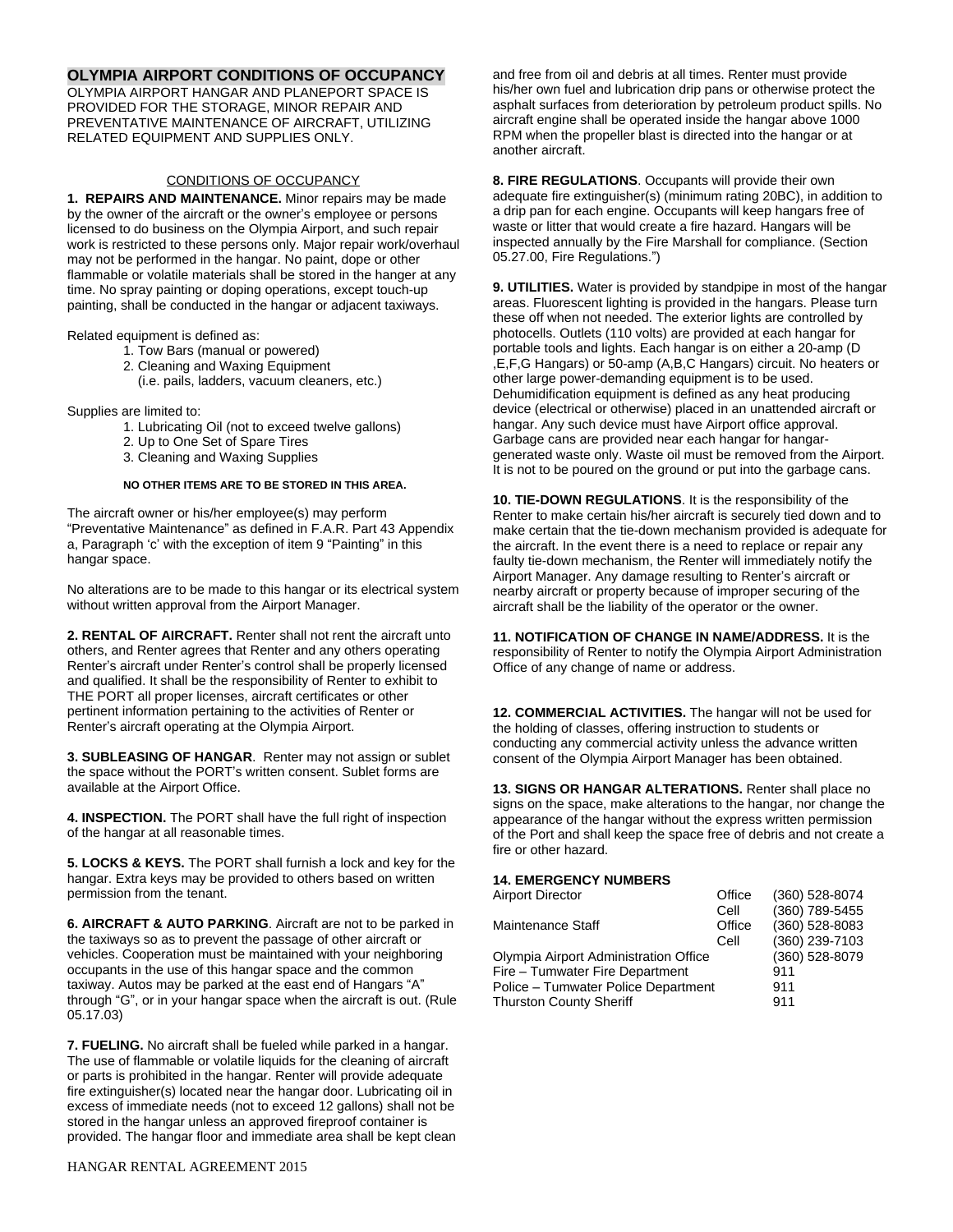**Olympia Regional Airport 7643 Old Highway 99 SE Olympia, WA 98501 360/528-8079**

### **HANGAR RENTAL AGREEMENT**

- **1. LEASE.** Owner hereby leases to Tenant and Tenant leases from Owner, the hangar unit (the "Hangar") identified above at Olympia Airport located in Thurston County, Washington, for the purposes of aircraft storage.
- **2. CONDITION OF PREMISES.** Tenant has inspected the Hangar and accepts the Hangar in its present condition without any liability or obligation on the part of Owner to make any alterations or repairs of any kind within or to Hangar. Owner makes no warranties, express or implied, as to the condition of the Hangar or any apparent or unknown condition.
- **3. RENTAL AND TERM.** Tenant agrees to pay Owner deposits and rents as outlined in the "Olympia Airport Hangar Fee and Deposit Schedule", plus applicable local, state and federal taxes, all as the same may change from time to time. Should the effective date of Agreement be other than the first day of a month, then initial rental for the period shall be prorated through the first day of the following month. Payment of monthly rent is to be submitted to Owner in advance of each month of occupancy. The term of the rental shall be month to month. Either Owner or Tenant may terminate the rental by giving the other party thirty (30) days advance written notice of intent to terminate.
- **4. DEFAULT.** If the Tenant does not pay the rent by the 10th of the month, then in addition to the overdue rent, Tenant shall pay interest on the rent payment then due at a rate per annum equal to the lesser of twelve percent (12%) per annum or two (2) percentage points over the composite prime rate of interest set forth in the Wall Street Journal "Money Rates" Column (or its successor) most recently prior to such date. Such interest commences on the date the rent is due and continues until such rent is paid. The imposition of such interest does not prevent Owner from exercising any other rights and remedies under this Agreement for non-payment of rent or any other breach of this Agreement by Tenant. Owner shall also have the right to terminate this Agreement, and further, pursuant to RCW 14.08, to remove and/or impound the aircraft and subsequently sell it for nonpayment of charges under the terms of this Agreement, using such force as may be necessary without being guilty of trespass, breach of the peace, or forcible entry and detained, and Tenant expressly waives the service of any notice. All costs incurred in such proceedings shall be the responsibility of Tenant and shall remain a lien against said aircraft.
- **5. DEPOSITS.** Tenant agrees to pay a damage/unpaid rent deposit to Owner. Tenant will also pay a deposit for each key received from Owner. The amount of these deposits is set forth in the current "Olympia Airport Hangar Fee and Deposit Schedule." Deposits are due at time of executing this Agreement. Deposits will be refunded following termination of this Agreement, less any rent due and damage to the leased premises caused by Tenant's occupation and use, including interest on any past due amounts. Key deposits will be refunded upon return of keys.
- **6. UTILITIES.** See "CONDITIONS OF OCCUPANCY"
- **7. INDEMNIFICATION/LIABILITY INSURANCE.** Owner, its employees and agents shall not be liable for any injury (including death) to any persons or for damage to any property, regardless of how such injury or damage be caused, sustained or alleged to have been sustained by Tenant or by others (including, but not limited to all persons directly or indirectly employed by Tenant, and any agents, contractors, subcontractors, subtenants, suppliers, customers or invitees of Tenant) as a result of any condition (including existing or future defects in the premises), or occurrence (including failure or interruption of utility service) whatsoever related in any way to the premises and the areas adjacent thereto or related in any way to Tenant's use or occupancy of the premises and areas adjacent thereto, to the extent such claim does not result from the gross negligence or willful misconduct of Owner, its employees or agents. Tenant agrees to indemnify, defend and to hold and save Owner harmless from all liability or expense (including attorneys' fees, costs and all other expenses of litigation) in connection with any such items of actual or alleged injury or damage. In addition, Tenant shall, at its own expense, maintain proper liability insurance with a reputable insurance company or companies satisfactory to Owner in the

minimum policy limits as Owner may specify to indemnify both Owner and Tenant against such liability or expense. Owner shall be named as one of the insureds on the policies and shall be furnished with a copy of such policy or policies of insurance, which shall provide that such insurance may not be canceled without the insurance company first having given Owner thirty (30) days' advance written notice of such intent to cancel. Tenant shall furnish Owner with evidence of renewal of such policies not less than thirty (30) days prior to their expiration.

- **8. WAIVER OF SUBROGATION.** Owner and Tenant hereby mutually release each other from liability and waive all right of recovery against each other for any loss from perils insured against under their respective insurance contracts, including any extended coverage endorsements thereto, provided, that this paragraph shall be inapplicable to the extent it would have the effect of invalidating any insurance coverage of Owner or Tenant. Each party agrees to cause their respective insurance carriers to include in its policies a waiver of subrogation clause or endorsement.
- **TAXES.** Tenant shall be liable for, and shall pay, throughout the term of this lease, all license fees and taxes covering or relating to the premises and its use, including, without limitation, (a) all leasehold excise tax and (b) all personal property taxes upon Tenant's leasehold interest under this lease or upon any other personal property situated in or upon the Premises.
- **10. HANGAR MAINTENANCE.** Tenant shall, at its own expense, maintain and keep the premises in a neat, clean, safe and sanitary condition reasonable wear and tear excepted and shall promptly repair any damage caused by Tenant. Tenant shall keep the premises free and clear of any liens and encumbrances arising or growing out of the use and occupancy of the premises by Tenant. At Owner's request, Tenant shall furnish Owner with written proof of payment of any item which would or might constitute the basis for such a lien on the premises if not paid.
- **11. ALTERATIONS AND IMPROVEMENTS.** Tenant shall make no alterations or improvements to or upon the premises or install any fixtures, nor paint, deface, bend, drill or cut any part of Hangar without first obtaining written approval of Owner. Owner reserves the right to have Tenant remove, at Tenant's sole expense, all or any of such alterations, additions, improvements and fixtures at the end of the Lease term.
- **12. RESTORATION.** If the leased premises or any part thereof shall be damaged or destroyed by fire or other casualty during the term of this Lease, Owner may, at its option, at its own cost and expense, repair or restore the same according to the original plans thereof or according to such modified plans it desires, or terminate this Agreement as of the date of such damage or destruction.
- **13. ASSIGNMENT OR SUBLEASE.** Tenant shall not assign or transfer (including any assignment or transfer for security purposes) this Agreement or any interest therein nor sublet the whole or any part of the premises nor permit any other person or entity to occupy or use the Hangar, nor shall this Agreement or any interest hereunder be assignable or transferable by operation of law or by any process or proceeding of any court, or otherwise, without the advance written consent of Owner, which may be withheld in Owner's sole discretion. If Tenant is a corporation, Tenant further agrees that if at any time during the term of this Lease, more than one-half (1/2) of the outstanding shares of any class of stock of the Tenant corporation shall belong to any stockholders other than those who own the outstanding shares of that class of stock at the time of the execution of this Agreement, such change in the ownership of the stock of Tenant shall be deemed an assignment of this Agreement. If Tenant is a partnership, Tenant further agrees that if at any time during the term of this Agreement, more than one-half of the interests in the partnership shall belong to any partners other than those who own an interest in the partnership at the time of the execution of this Agreement, such change in the ownership of interests in Tenant shall be deemed an assignment of this Agreement. Tenant shall remain liable under the terms of this Agreement notwithstanding any assignment, and this paragraph shall nevertheless continue in full force and effect and no further assignment or sublease shall be made without Owner's consent pursuant to this paragraph.
- **14. HAZARDOUS SUBSTANCES.** Tenant certifies, represents, warrants, covenants and agrees that:
	- a) Tenant agrees to comply with all applicable local, state and federal environmental laws, regulations, ordinances and administrative and judicial orders relating to the generation, recycling, treatment,